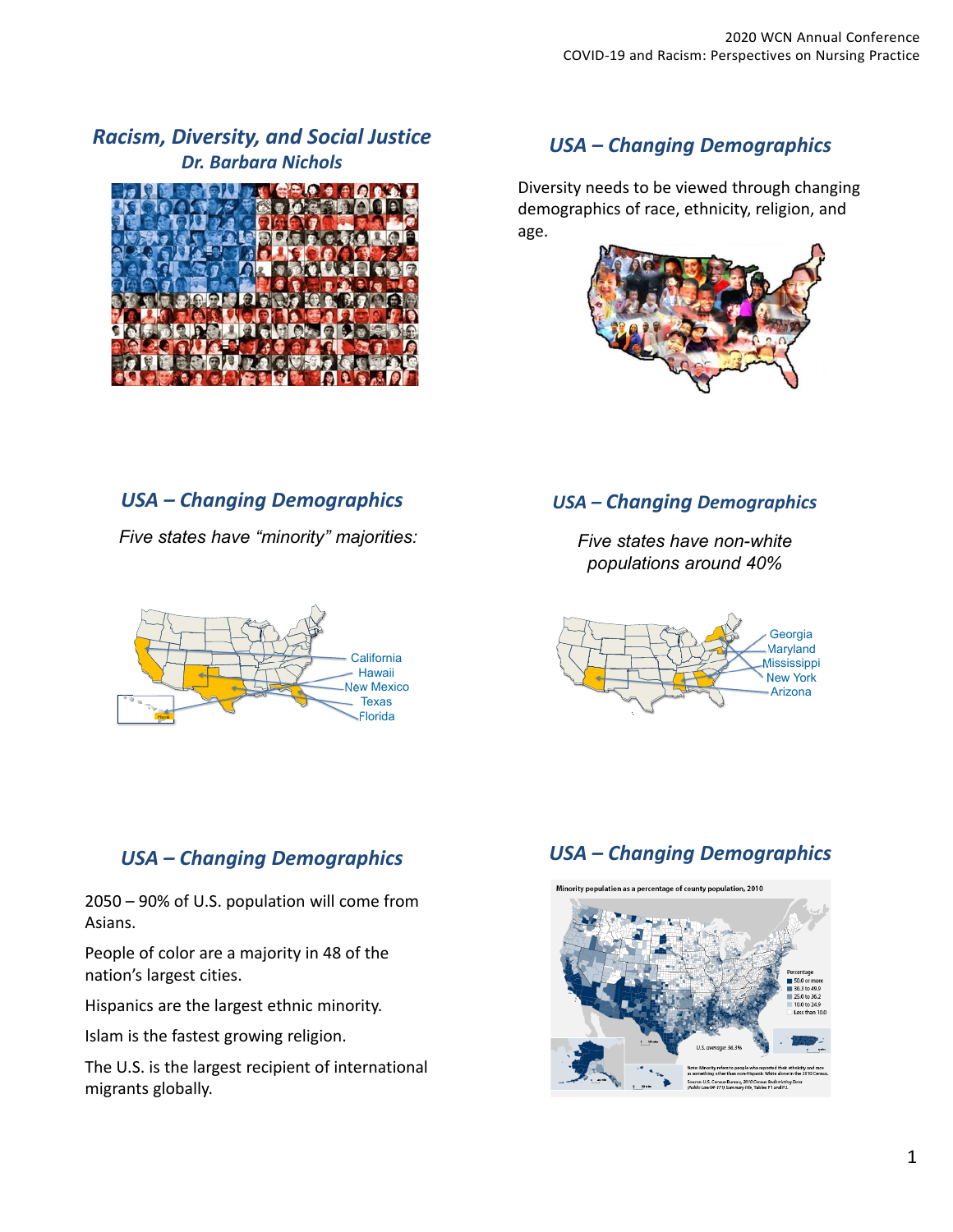# *USA – Changing Demographics*

This means Diversity in age, race, and religion challenges response to health care delivery, practices, & outcomes.



## *The U.S.A. is becoming more:*

- Multi‐Ethnic
- Multi‐Racial
- Multi-Linguistic
- Multi-Religious
- Multi-Cultural





*This Means That COLOR Matters*

### *Prejudice Matters*

#### **PREJ‐U‐DICE**

Judgment or preconceived idea before the facts

are known; usually unfavorable; marked by fear,

intolerance, or hatred

Webster, New World Dictionary

#### *Prejudice Matters*

- Stereotype + Categorization = Prejudice
- Prejudice + Social Context = Discrimination

Gordon Allport, *The Nature of Prejudice*

### *USA – Changing Demographics*

This means that health professionals must expand their view about providing culturally competent care across:

- Racial and Ethnic differences
- Cultural and Value differences
- Language and Religious differences